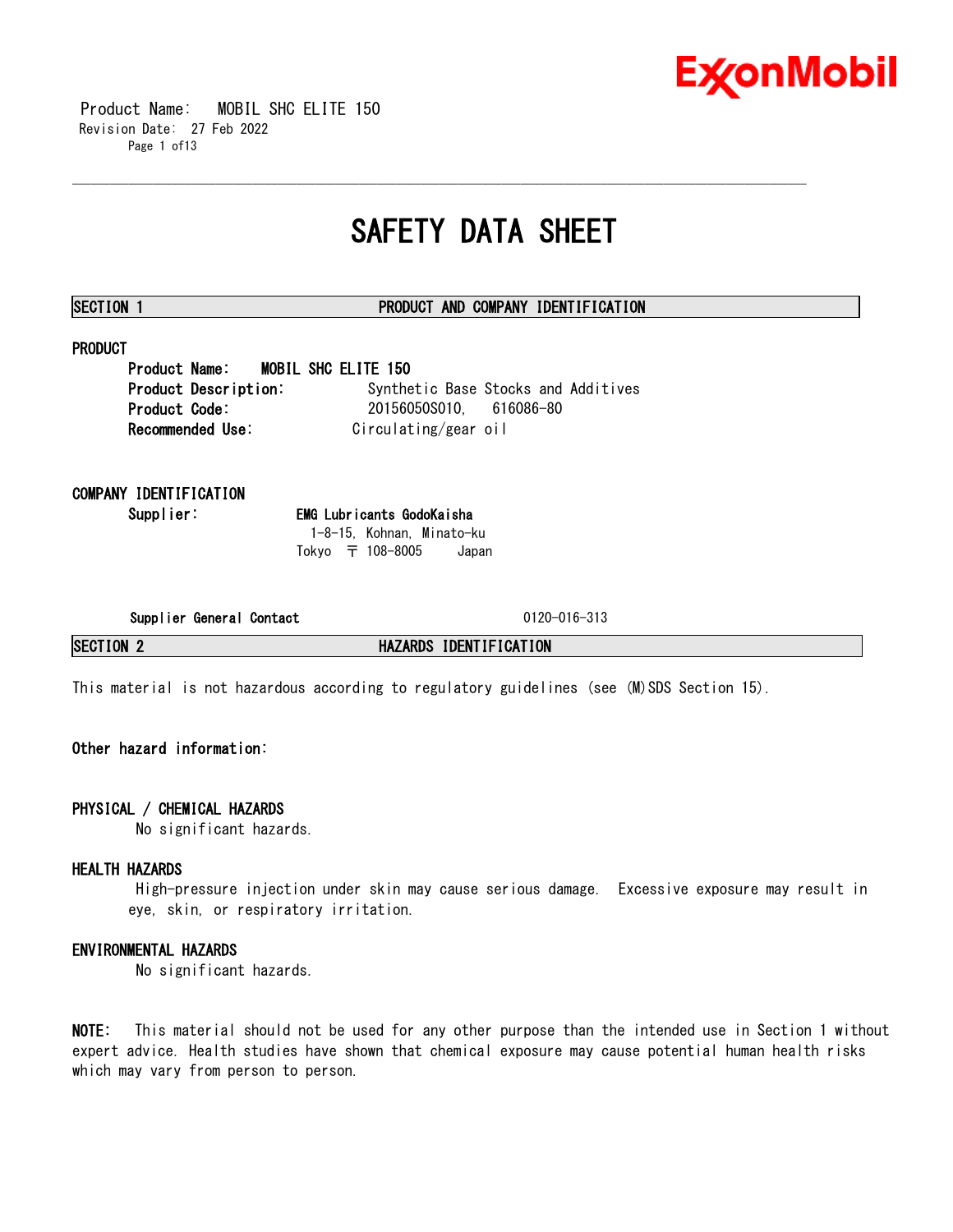

 Product Name: MOBIL SHC ELITE 150 Revision Date: 27 Feb 2022 Page 2 of13

# **SECTION 3 COMPOSITION / INFORMATION ON INGREDIENTS**

\_\_\_\_\_\_\_\_\_\_\_\_\_\_\_\_\_\_\_\_\_\_\_\_\_\_\_\_\_\_\_\_\_\_\_\_\_\_\_\_\_\_\_\_\_\_\_\_\_\_\_\_\_\_\_\_\_\_\_\_\_\_\_\_\_\_\_\_\_\_\_\_\_\_\_\_\_\_\_\_\_\_\_\_\_\_\_\_\_\_\_\_\_\_\_\_\_\_\_\_\_\_\_\_\_\_\_\_\_\_\_\_\_\_\_\_\_\_

# **Chemical Substance or Mixture Identification**

This material is defined as a mixture.

#### **Hazardous Substance(s) or Complex Substance(s) required for disclosure**

| <b>Name</b>                                                  | CAS#           | Concentration* | <b>GHS Hazard Codes</b>    |
|--------------------------------------------------------------|----------------|----------------|----------------------------|
| 1-DECENE.<br>. TETRAMER AND TRIMER HYDROGENATED              | 68649-12-7     | $10 - 520%$    | H <sub>304</sub>           |
| 1-NAPHTHALENAMINE. N-PHENYL-AR-(1.1.3.3.-TETRAMETHYL BUTYL)- | 68259-36-9     | $- < 5%$       | H413                       |
| PHOSPHORIC ACID. METHYLPHENYL DIPHENYL ESTER                 | 26444-49-5     | $0.1 - 1\%$    | H400 (M factor 1). H410 (M |
|                                                              |                |                | factor 1)                  |
| <b>TRIPHENYL PHOSPHATE</b>                                   | $115 - 86 - 6$ | 0.25%          | H400 (M factor 1). H411    |

\* All concentrations are percent by weight unless material is a gas. Gas concentrations are in percent by volume.

# **SECTION 4 FIRST AID MEASURES**

# **INHALATION**

Remove from further exposure. For those providing assistance, avoid exposure to yourself or others. Use adequate respiratory protection. If respiratory irritation, dizziness, nausea, or unconsciousness occurs, seek immediate medical assistance. If breathing has stopped, assist ventilation with a mechanical device or use mouth-to-mouth resuscitation.

## **SKIN CONTACT**

Wash contact areas with soap and water. If product is injected into or under the skin, or into any part of the body, regardless of the appearance of the wound or its size, the individual should be evaluated immediately by a physician as a surgical emergency. Even though initial symptoms from high pressure injection may be minimal or absent, early surgical treatment within the first few hours may significantly reduce the ultimate extent of injury.

#### **EYE CONTACT**

Flush thoroughly with water. If irritation occurs, get medical assistance.

#### **INGESTION**

First aid is normally not required. Seek medical attention if discomfort occurs.

### **NOTE TO PHYSICIAN**

None

# **SECTION 5 FIRE FIGHTING MEASURES**

#### **EXTINGUISHING MEDIA**

**Appropriate Extinguishing Media:** Use water fog, foam, dry chemical or carbon dioxide (CO2) to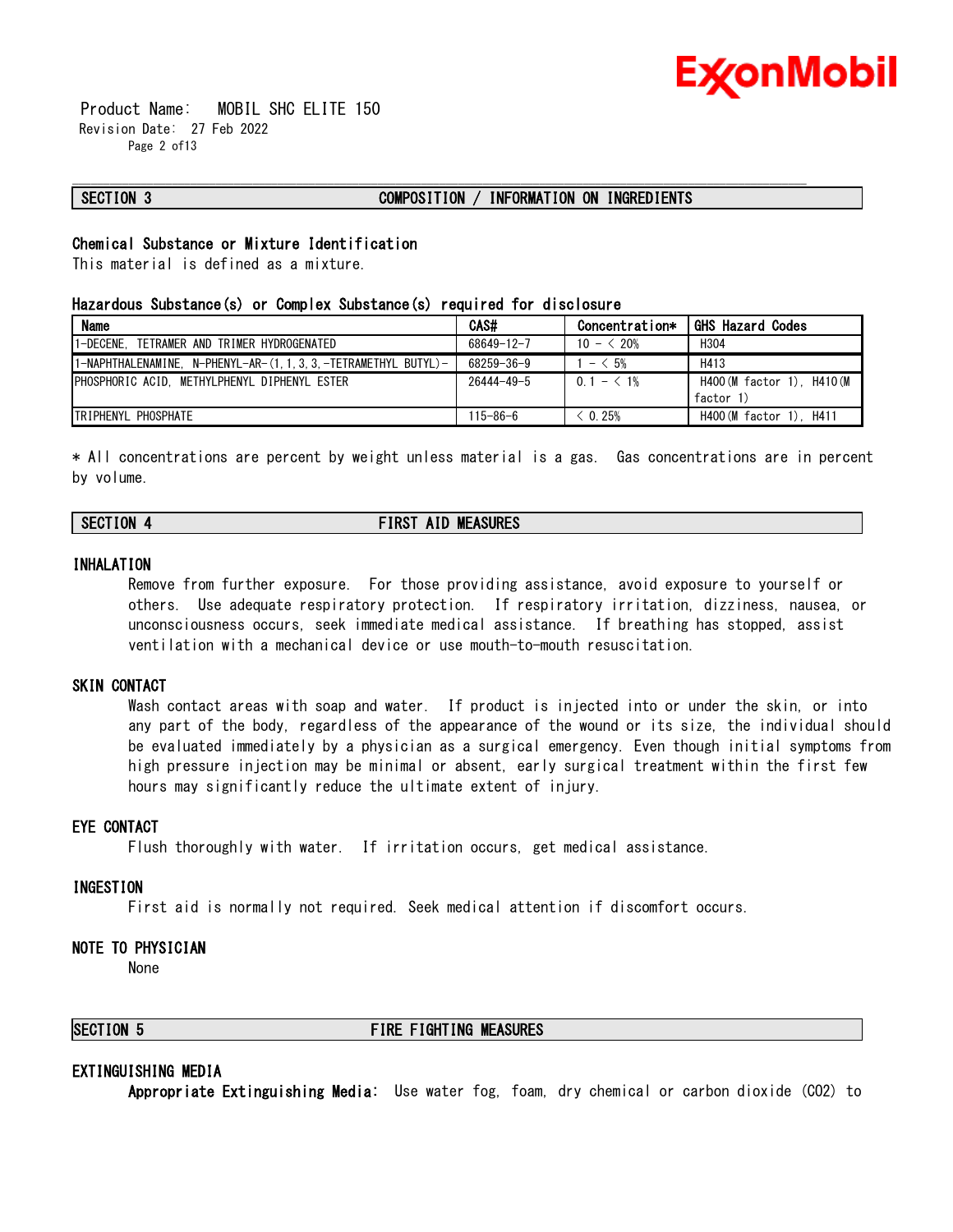

 Product Name: MOBIL SHC ELITE 150 Revision Date: 27 Feb 2022 Page 3 of13

extinguish flames.

**Inappropriate Extinguishing Media:** Straight Streams of Water

\_\_\_\_\_\_\_\_\_\_\_\_\_\_\_\_\_\_\_\_\_\_\_\_\_\_\_\_\_\_\_\_\_\_\_\_\_\_\_\_\_\_\_\_\_\_\_\_\_\_\_\_\_\_\_\_\_\_\_\_\_\_\_\_\_\_\_\_\_\_\_\_\_\_\_\_\_\_\_\_\_\_\_\_\_\_\_\_\_\_\_\_\_\_\_\_\_\_\_\_\_\_\_\_\_\_\_\_\_\_\_\_\_\_\_\_\_\_

### **FIRE FIGHTING**

**Fire Fighting Instructions:** Evacuate area. Prevent runoff from fire control or dilution from entering streams, sewers, or drinking water supply. Firefighters should use standard protective equipment and in enclosed spaces, self-contained breathing apparatus (SCBA). Use water spray to cool fire exposed surfaces and to protect personnel.

**Hazardous Combustion Products:** Aldehydes, Incomplete combustion products, Oxides of carbon, Smoke, Fume, Sulfur oxides

#### **FLAMMABILITY PROPERTIES**

**Flash Point [Method]:** 192°C (378°F) [ ASTM D-93] **Flammable Limits (Approximate volume % in air):** LEL: 0.9 UEL: 7.0 **Autoignition Temperature:** N/D

**SECTION 6 ACCIDENTAL RELEASE MEASURES**

#### **NOTIFICATION PROCEDURES**

In the event of a spill or accidental release, notify relevant authorities in accordance with all applicable regulations.

#### **PERSONAL PRECAUTIONS**

Avoid contact with spilled material. See Section 5 for fire fighting information. See the Hazard Identification Section for Significant Hazards. See Section 4 for First Aid Advice. See Section 8 for advice on the minimum requirements for personal protective equipment. Additional protective measures may be necessary, depending on the specific circumstances and/or the expert judgment of the emergency responders.

#### **SPILL MANAGEMENT**

**Land Spill:** Stop leak if you can do it without risk. Recover by pumping or with suitable absorbent.

**Water Spill:** Stop leak if you can do it without risk. Confine the spill immediately with booms. Warn other shipping. Remove from the surface by skimming or with suitable absorbents. Seek the advice of a specialist before using dispersants.

Water spill and land spill recommendations are based on the most likely spill scenario for this material; however, geographic conditions, wind, temperature, (and in the case of a water spill) wave and current direction and speed may greatly influence the appropriate action to be taken.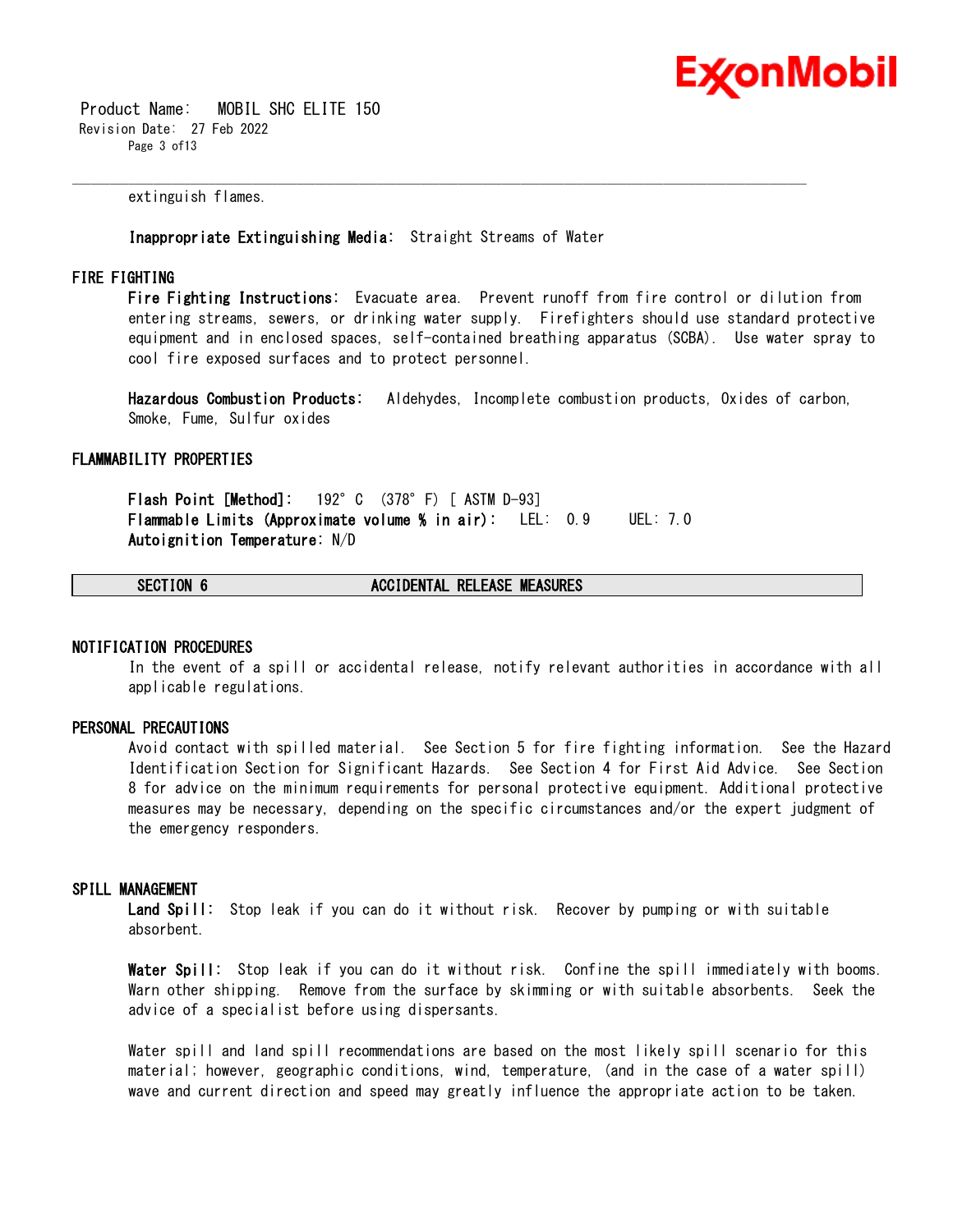

 Product Name: MOBIL SHC ELITE 150 Revision Date: 27 Feb 2022 Page 4 of13

> For this reason, local experts should be consulted. Note: Local regulations may prescribe or limit action to be taken.

### **ENVIRONMENTAL PRECAUTIONS**

Large Spills: Dike far ahead of liquid spill for later recovery and disposal. Prevent entry into waterways, sewers, basements or confined areas.

# **SECTION 7 HANDLING AND STORAGE**

\_\_\_\_\_\_\_\_\_\_\_\_\_\_\_\_\_\_\_\_\_\_\_\_\_\_\_\_\_\_\_\_\_\_\_\_\_\_\_\_\_\_\_\_\_\_\_\_\_\_\_\_\_\_\_\_\_\_\_\_\_\_\_\_\_\_\_\_\_\_\_\_\_\_\_\_\_\_\_\_\_\_\_\_\_\_\_\_\_\_\_\_\_\_\_\_\_\_\_\_\_\_\_\_\_\_\_\_\_\_\_\_\_\_\_\_\_\_

#### **HANDLING (Technical Measures; Safety Handling Precautions; Contact Avoidance)**

Prevent small spills and leakage to avoid slip hazard. Material can accumulate static charges which may cause an electrical spark (ignition source). When the material is handled in bulk, an electrical spark could ignite any flammable vapors from liquids or residues that may be present (e.g., during switch-loading operations). Use proper bonding and/or ground procedures. However, bonding and grounds may not eliminate the hazard from static accumulation. Consult local applicable standards for guidance. Additional references include American Petroleum Institute 2003 (Protection Against Ignitions Arising out of Static, Lightning and Stray Currents) or National Fire Protection Agency 77 (Recommended Practice on Static Electricity) or CENELEC CLC/TR 50404 (Electrostatics - Code of practice for the avoidance of hazards due to static electricity).

**Static Accumulator:** This material is a static accumulator.

#### **STORAGE (Safe Storage Conditions; Safe Containers and Packaging Materials)**

The type of container used to store the material may affect static accumulation and dissipation. Do not store in open or unlabelled containers.

# **SECTION 8 EXPOSURE CONTROLS / PERSONAL PROTECTION**

#### **EXPOSURE LIMIT VALUES**

**Exposure limits/standards (Note: Exposure limits are not additive)**

| Substance Name                | Form     | Limit      | Standard  | <b>NOTE</b> | Source     |
|-------------------------------|----------|------------|-----------|-------------|------------|
| 1-DECENE. TETRAMER AND TRIMER |          | TWA        | 5 $mg/m3$ |             | ExxonMobil |
| HYDROGENATED                  | Aerosols |            |           |             |            |
|                               | (thoraci |            |           |             |            |
|                               | C        |            |           |             |            |
|                               | fraction |            |           |             |            |
|                               |          |            |           |             |            |
| TRIPHENYL PHOSPHATE           |          | <b>TWA</b> | 3 $mg/m3$ |             | ACGIH      |

**Exposure limits/standards for materials that can be formed when handling this product:** When mists/aerosols can occur the following is recommended:  $5 \text{ mg/m}^3$  - ACGIH TLV (inhalable fraction).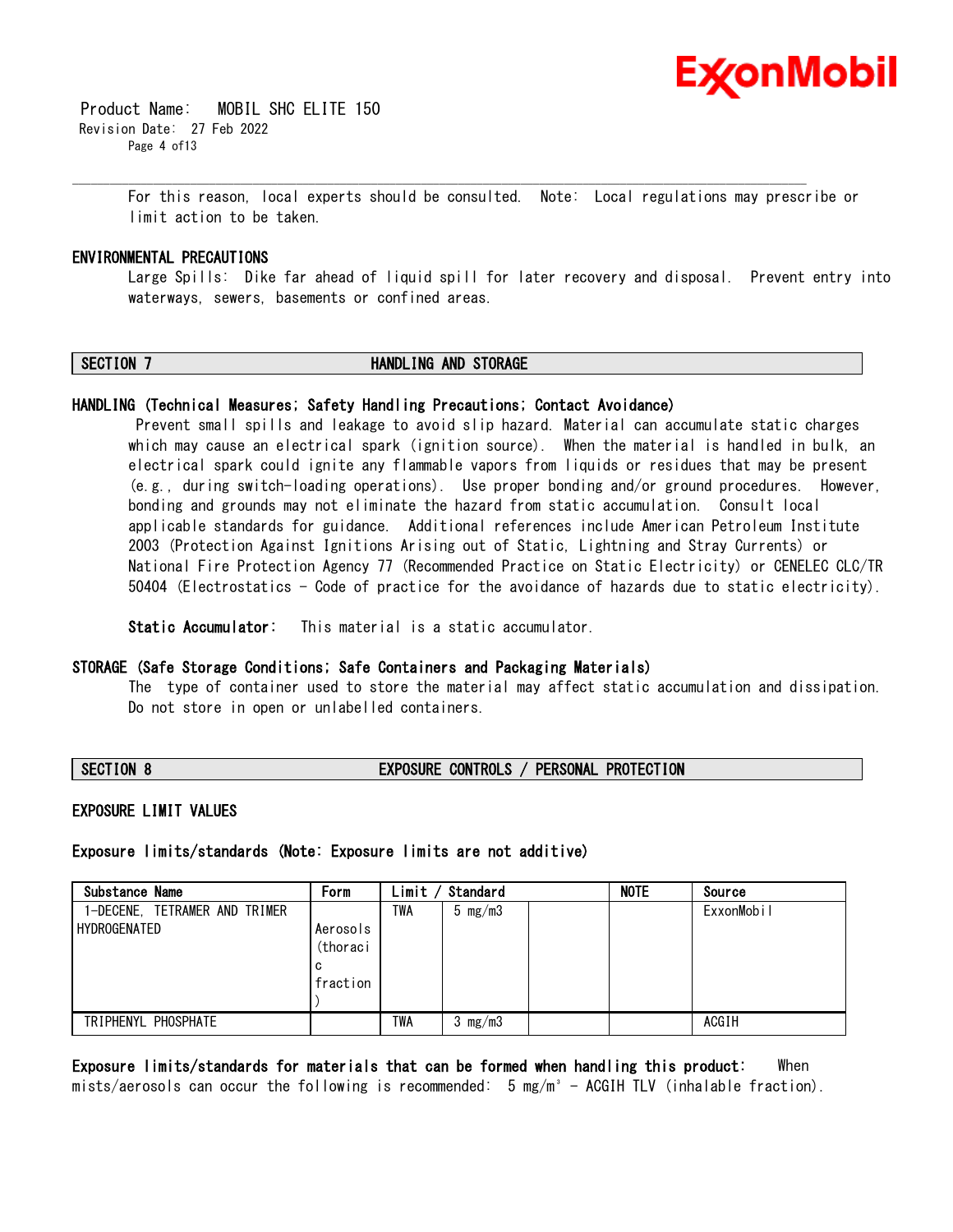

 Product Name: MOBIL SHC ELITE 150 Revision Date: 27 Feb 2022 Page 5 of 13

# **Biological limits**

No biological limits allocated.

NOTE: Limits/standards shown for guidance only. Follow applicable regulations.

### **ENGINEERING CONTROLS**

The level of protection and types of controls necessary will vary depending upon potential exposure conditions. Control measures to consider:

\_\_\_\_\_\_\_\_\_\_\_\_\_\_\_\_\_\_\_\_\_\_\_\_\_\_\_\_\_\_\_\_\_\_\_\_\_\_\_\_\_\_\_\_\_\_\_\_\_\_\_\_\_\_\_\_\_\_\_\_\_\_\_\_\_\_\_\_\_\_\_\_\_\_\_\_\_\_\_\_\_\_\_\_\_\_\_\_\_\_\_\_\_\_\_\_\_\_\_\_\_\_\_\_\_\_\_\_\_\_\_\_\_\_\_\_\_\_

No special requirements under ordinary conditions of use and with adequate ventilation.

#### **PERSONAL PROTECTION**

Personal protective equipment selections vary based on potential exposure conditions such as applications, handling practices, concentration and ventilation. Information on the selection of protective equipment for use with this material, as provided below, is based upon intended, normal usage.

**Respiratory Protection:** If engineering controls do not maintain airborne contaminant concentrations at a level which is adequate to protect worker health, an approved respirator may be appropriate. Respirator selection, use, and maintenance must be in accordance with regulatory requirements, if applicable. Types of respirators to be considered for this material include:

No special requirements under ordinary conditions of use and with adequate ventilation. Particulate

For high airborne concentrations, use an approved supplied-air respirator, operated in positive pressure mode. Supplied air respirators with an escape bottle may be appropriate when oxygen levels are inadequate, gas/vapor warning properties are poor, or if air purifying filter capacity/rating may be exceeded.

**Hand Protection:** Any specific glove information provided is based on published literature and glove manufacturer data. Glove suitability and breakthrough time will differ depending on the specific use conditions. Contact the glove manufacturer for specific advice on glove selection and breakthrough times for your use conditions. Inspect and replace worn or damaged gloves. The types of gloves to be considered for this material include:

No protection is ordinarily required under normal conditions of use. Nitrile,Viton

**Eye Protection:** If contact is likely, safety glasses with side shields are recommended.

**Skin and Body Protection:** Any specific clothing information provided is based on published literature or manufacturer data. The types of clothing to be considered for this material include:

No skin protection is ordinarily required under normal conditions of use. In accordance with good industrial hygiene practices, precautions should be taken to avoid skin contact.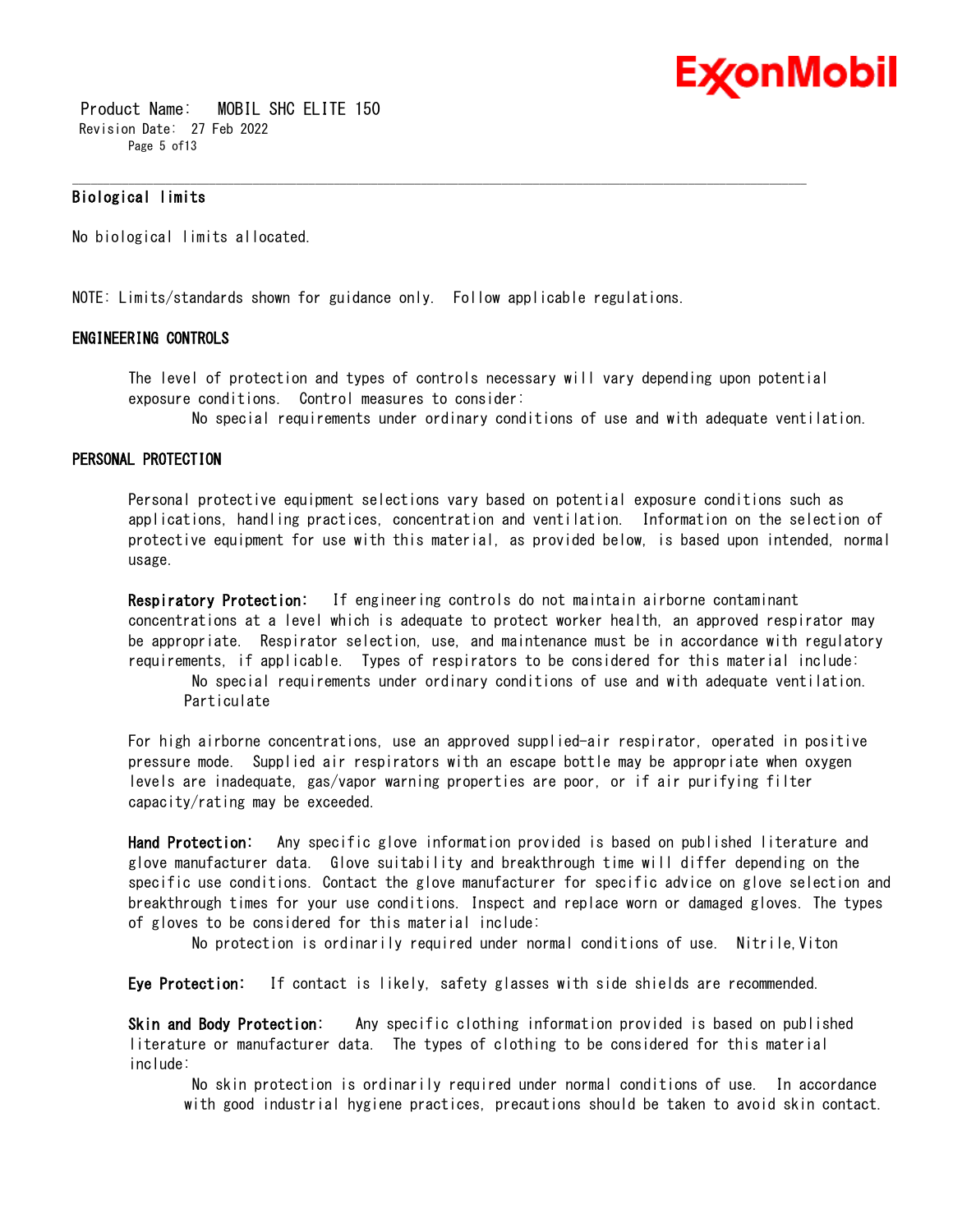

 Product Name: MOBIL SHC ELITE 150 Revision Date: 27 Feb 2022 Page 6 of 13

> **Specific Hygiene Measures:** Always observe good personal hygiene measures, such as washing after handling the material and before eating, drinking, and/or smoking. Routinely wash work clothing and protective equipment to remove contaminants. Discard contaminated clothing and footwear that cannot be cleaned. Practice good housekeeping.

### **ENVIRONMENTAL CONTROLS**

Comply with applicable environmental regulations limiting discharge to air, water and soil. Protect the environment by applying appropriate control measures to prevent or limit emissions.

\_\_\_\_\_\_\_\_\_\_\_\_\_\_\_\_\_\_\_\_\_\_\_\_\_\_\_\_\_\_\_\_\_\_\_\_\_\_\_\_\_\_\_\_\_\_\_\_\_\_\_\_\_\_\_\_\_\_\_\_\_\_\_\_\_\_\_\_\_\_\_\_\_\_\_\_\_\_\_\_\_\_\_\_\_\_\_\_\_\_\_\_\_\_\_\_\_\_\_\_\_\_\_\_\_\_\_\_\_\_\_\_\_\_\_\_\_\_

# **SECTION 9 PHYSICAL AND CHEMICAL PROPERTIES**

**Note: Physical and chemical properties are provided for safety, health and environmental considerations only and may not fully represent product specifications. Contact the Supplier for additional information.**

# **BASIC PHYSICAL AND CHEMICAL PROPERTIES**

**Physical State:** Liquid **Color:** Brown **Odor:** Characteristic **Melting Point:** N/A **Freezing Point:** N/D **Initial Boiling Point / Range:** > 316°C (600°F) **Flammability:** Ignitable **Lower and Upper Explosion Limit/Flammability Limit:** LEL: 0.9 UEL: 7.0 **Flash Point [Method]:** 192°C (378°F) [ ASTM D-93] **Autoignition Temperature:** N/D **Decomposition Temperature:** N/D **pH:** N/A **Kinematic Viscosity:** 150.5 cSt (150.5 mm2/sec) at 40 °C | 18.7 cSt (18.7 mm2/sec) at 100°C [ASTM D 445] **Solubility in Water:** Negligible **Partition Coefficient: n-Octanol/water (log value):** > 3.5 **Vapor Pressure:** < 0.013 kPa (0.1 mm Hg) at 20 °C **Relative Density (at 15 °C):** 0.871 **Relative Vapor Density (Air = 1):**  $\rightarrow$  2 at 101 kPa **Particle Characteristics: Median Size:** N/A **Size Range:** N/A

# **OTHER INFORMATION**

**Pour Point:**  $-36^{\circ}$  C  $(-33^{\circ}$  F) **Evaporation Rate (n-butyl acetate = 1):** N/D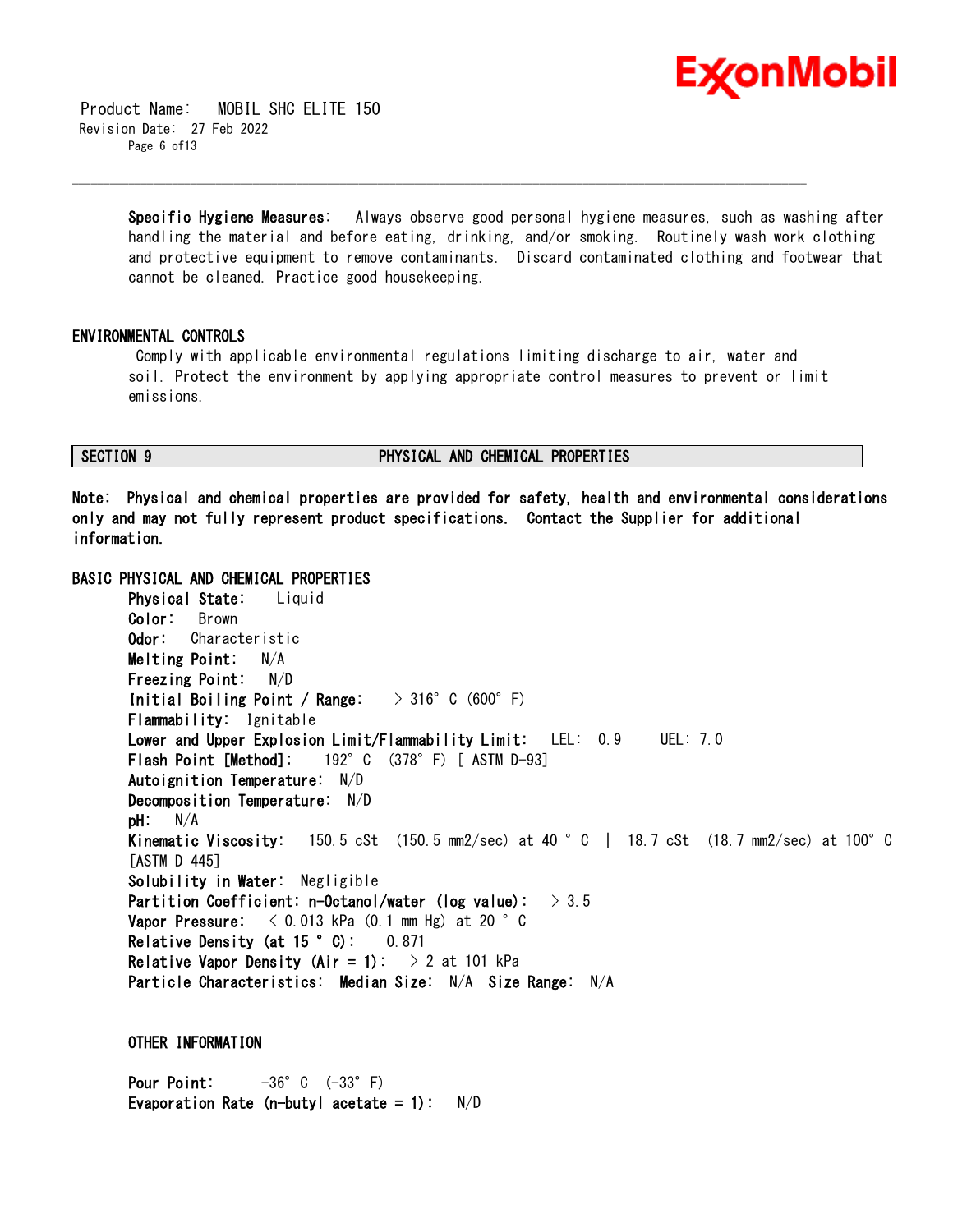

 Product Name: MOBIL SHC ELITE 150 Revision Date: 27 Feb 2022 Page 7 of13

**Oxidizing Properties:** See Hazards Identification Section.

# **SECTION 10 STABILITY AND REACTIVITY**

\_\_\_\_\_\_\_\_\_\_\_\_\_\_\_\_\_\_\_\_\_\_\_\_\_\_\_\_\_\_\_\_\_\_\_\_\_\_\_\_\_\_\_\_\_\_\_\_\_\_\_\_\_\_\_\_\_\_\_\_\_\_\_\_\_\_\_\_\_\_\_\_\_\_\_\_\_\_\_\_\_\_\_\_\_\_\_\_\_\_\_\_\_\_\_\_\_\_\_\_\_\_\_\_\_\_\_\_\_\_\_\_\_\_\_\_\_\_

**REACTIVITY:** See sub-sections below.

**STABILITY:** Material is stable under normal conditions.

**CONDITIONS TO AVOID:** Excessive heat. High energy sources of ignition.

**MATERIALS TO AVOID:** Strong oxidizers

**HAZARDOUS DECOMPOSITION PRODUCTS:** Material does not decompose at ambient temperatures.

**POSSIBILITY OF HAZARDOUS REACTIONS:** Hazardous polymerization will not occur.

# **SECTION 11 TOXICOLOGICAL INFORMATION**

#### **INFORMATION ON TOXICOLOGICAL EFFECTS**

| Hazard Class                            | Remarks<br>Conclusion /                                     |  |  |
|-----------------------------------------|-------------------------------------------------------------|--|--|
| lInhalation                             |                                                             |  |  |
| Acute Toxicity: No end point data for   | Minimally Toxic. Based on assessment of the components.     |  |  |
| material.                               |                                                             |  |  |
| Irritation: No end point data for       | Negligible hazard at ambient/normal handling temperatures.  |  |  |
| lmaterial.                              |                                                             |  |  |
| Ingestion                               |                                                             |  |  |
| Acute Toxicity: No end point data for   | Minimally Toxic. Based on assessment of the components.     |  |  |
| material.                               |                                                             |  |  |
| Skin                                    |                                                             |  |  |
| Acute Toxicity: No end point data for   | Minimally Toxic. Based on assessment of the components.     |  |  |
| lmaterial.                              |                                                             |  |  |
| Skin Corrosion/Irritation: No end point | Negligible irritation to skin at ambient temperatures.      |  |  |
| data for material.                      | Based on assessment of the components.                      |  |  |
| Eye                                     |                                                             |  |  |
| Serious Eye Damage/Irritation: No end   | May cause mild, short-lasting discomfort to eyes. Based on  |  |  |
| boint data for material.                | assessment of the components.                               |  |  |
| Sensitization                           |                                                             |  |  |
| Respiratory Sensitization: No end point | Not expected to be a respiratory sensitizer.                |  |  |
| data for material.                      |                                                             |  |  |
| Skin Sensitization: No end point data   | Not expected to be a skin sensitizer. Based on assessment   |  |  |
| lfor material.                          | of the components.                                          |  |  |
| Aspiration: Data available.             | Not expected to be an aspiration hazard. Based on physico-  |  |  |
|                                         | chemical properties of the material.                        |  |  |
| Germ Cell Mutagenicity: No end point    | Not expected to be a germ cell mutagen. Based on assessment |  |  |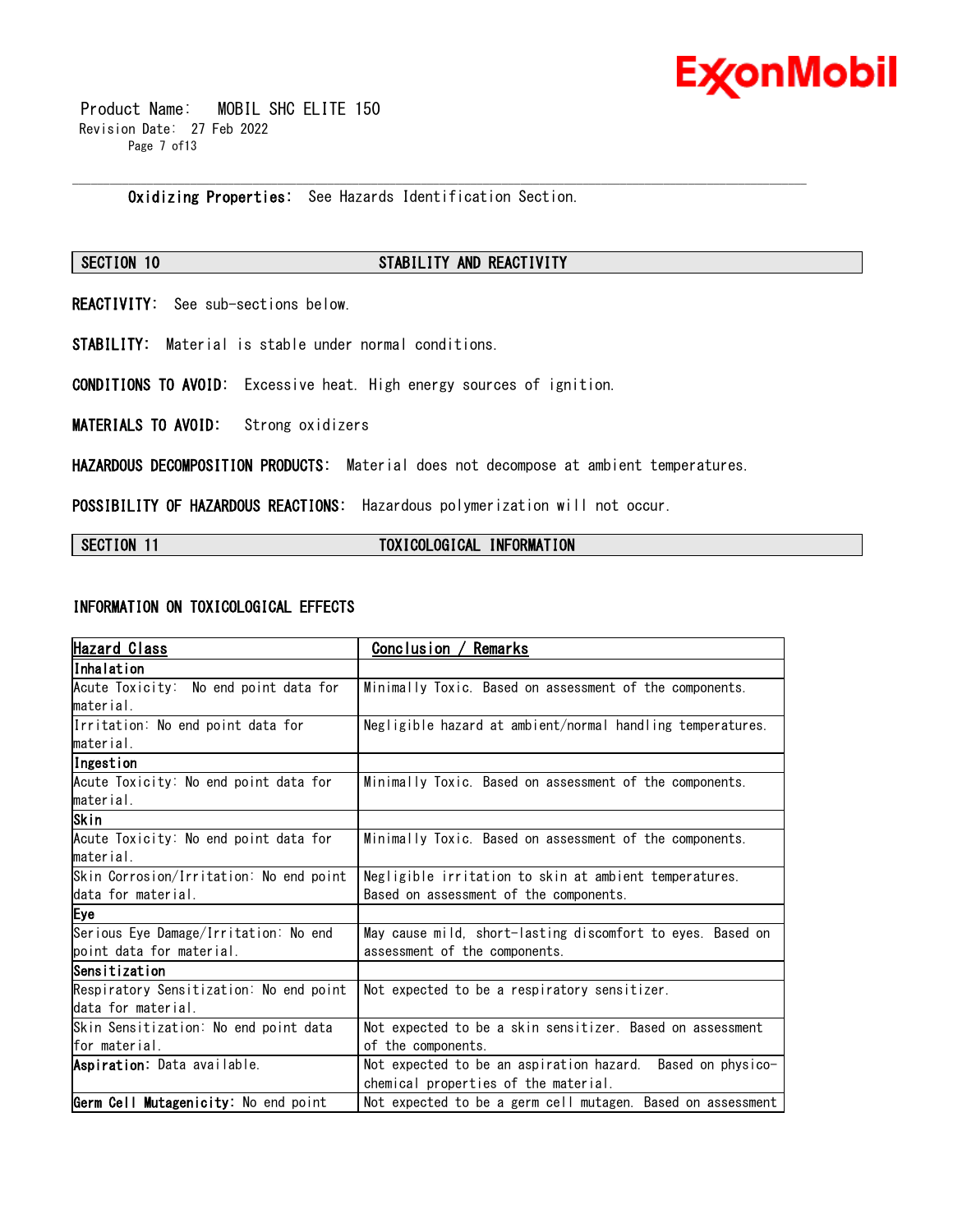

 Product Name: MOBIL SHC ELITE 150 Revision Date: 27 Feb 2022 Page 8 of13

| data for material.                             |                                                            |
|------------------------------------------------|------------------------------------------------------------|
|                                                | of the components.                                         |
| <b>Carcinogenicity</b> : No end point data for | Not expected to cause cancer. Based on assessment of the   |
| material.                                      | components.                                                |
| Reproductive Toxicity: No end point            | Not expected to be a reproductive toxicant. Based on       |
| data for material.                             | assessment of the components.                              |
| <b>Lactation:</b> No end point data for        | Not expected to cause harm to breast-fed children.         |
| material.                                      |                                                            |
| Specific Target Organ Toxicity (STOT)          |                                                            |
| Single Exposure: No end point data for         | Not expected to cause organ damage from a single exposure. |
| material.                                      |                                                            |
| Repeated Exposure: No end point data           | Not expected to cause organ damage from prolonged or       |
| for material.                                  | repeated exposure. Based on assessment of the components.  |

### **OTHER INFORMATION**

#### **Contains:**

Synthetic base oils: Not expected to cause significant health effects under conditions of normal use, based on laboratory studies with the same or similar materials. Not mutagenic or genotoxic. Not sensitizing in test animals and humans.

See Section 16 for a description of sources for reference data.

#### **IARC Classification:**

**The following ingredients are cited on the lists below:** None.

|              | -REGULATORY LISTS SEARCHED- |               |
|--------------|-----------------------------|---------------|
| $1 = IARC$ 1 | $2 = IARG 2A$               | $3 = IARC 2B$ |

| ECOLOGICAL<br>INFORMATION<br>SECTION 12 |  |
|-----------------------------------------|--|
|-----------------------------------------|--|

The information given is based on data for the material, components of the material, or for similar materials, through the application of bridging principals.

#### **ECOTOXICITY**

Material -- Not expected to be harmful to aquatic organisms.

# **MOBILITY**

 Base oil component -- Low solubility and floats and is expected to migrate from water to the land. Expected to partition to sediment and wastewater solids.

**PERSISTENCE AND DEGRADABILITY** Not determined.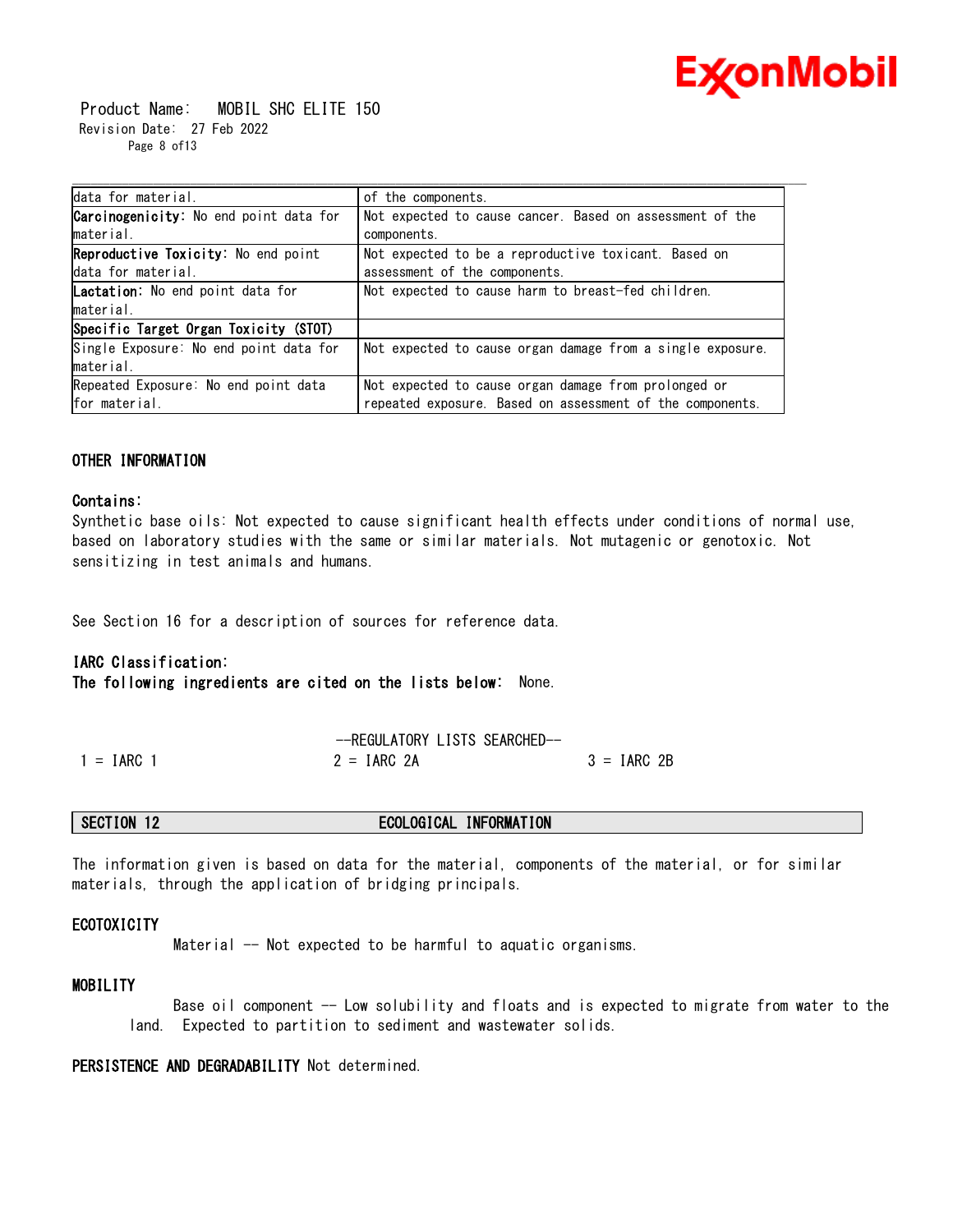

 Product Name: MOBIL SHC ELITE 150 Revision Date: 27 Feb 2022 Page 9 of13

## **BIOACCUMULATIVE POTENTIAL** Not determined.

# **Hazard to the Ozone Layer**

Not Applicable

See Section 16 for a description of sources for reference data.

#### **SECTION 13 DISPOSAL CONSIDERATIONS**

\_\_\_\_\_\_\_\_\_\_\_\_\_\_\_\_\_\_\_\_\_\_\_\_\_\_\_\_\_\_\_\_\_\_\_\_\_\_\_\_\_\_\_\_\_\_\_\_\_\_\_\_\_\_\_\_\_\_\_\_\_\_\_\_\_\_\_\_\_\_\_\_\_\_\_\_\_\_\_\_\_\_\_\_\_\_\_\_\_\_\_\_\_\_\_\_\_\_\_\_\_\_\_\_\_\_\_\_\_\_\_\_\_\_\_\_\_\_

**Information on Safe and Environmentally Desirable Disposal or Recycling of Chemicals, Contaminated Containers and Packaging** 

# **DISPOSAL METHODS**

Disposal recommendations based on material as supplied. Disposal must be in accordance with current applicable laws and regulations, and material characteristics at time of disposal.

### **DISPOSAL RECOMMENDATIONS**

Product is suitable for burning in an enclosed controlled burner for fuel value or disposal by supervised incineration at very high temperatures to prevent formation of undesirable combustion products. Protect the environment. Dispose of used oil at designated sites. Minimize skin contact. Do not mix used oils with solvents, brake fluids or coolants.

**Empty Container Warning** Empty Container Warning (where applicable): Empty containers may contain residue and can be dangerous. Do not attempt to refill or clean containers without proper instructions. Empty drums should be completely drained and safely stored until appropriately reconditioned or disposed. Empty containers should be taken for recycling, recovery, or disposal through suitably qualified or licensed contractor and in accordance with governmental regulations. DO NOT PRESSURISE, CUT, WELD, BRAZE, SOLDER, DRILL, GRIND, OR EXPOSE SUCH CONTAINERS TO HEAT, FLAME, SPARKS, STATIC ELECTRICITY, OR OTHER SOURCES OF IGNITION. THEY MAY EXPLODE AND CAUSE INJURY OR DEATH.

#### **SECTION 14 TRANSPORT INFORMATION**

**LAND - Precautionary Transportation Measures & Conditions:**

Do not co-load together with dangerous substances categorized in Fire Cat. 1 and/or 6, and/or High Pressure Gases.

NOTE: Comply with applicable laws and regulations.

**SEA (IMDG):** Not Regulated for Sea Transport according to IMDG-Code

**Marine Pollutant:** No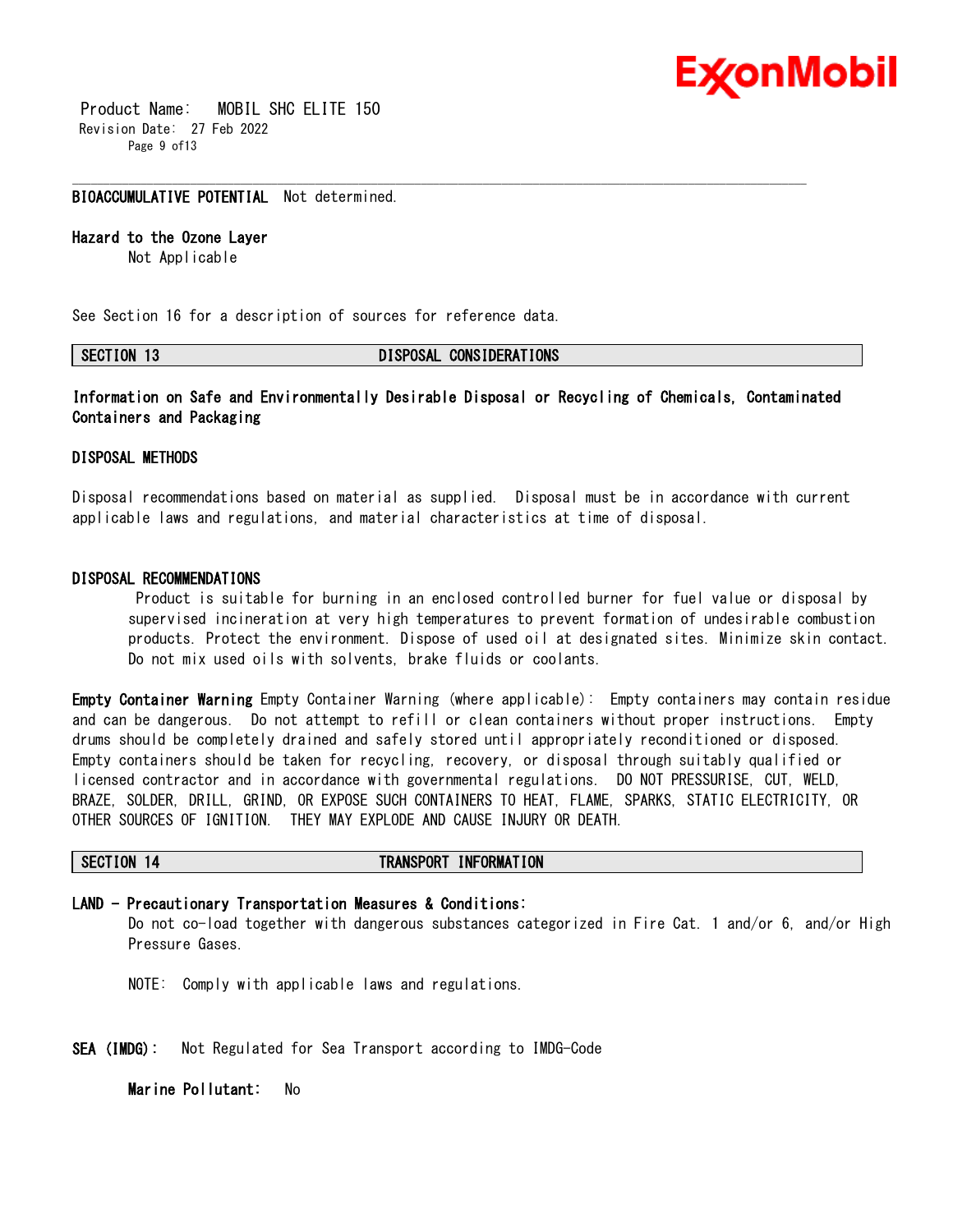

 Product Name: MOBIL SHC ELITE 150 Revision Date: 27 Feb 2022 Page 10 of13

### **AIR (IATA):** Not Regulated for Air Transport

# **SECTION 15 REGULATORY INFORMATION**

This material is not considered hazardous according to the Classification of Chemicals based on Globally Harmonized System of Classification and Labelling of Chemicals (GHS) (JIS Z 7252–2019).

\_\_\_\_\_\_\_\_\_\_\_\_\_\_\_\_\_\_\_\_\_\_\_\_\_\_\_\_\_\_\_\_\_\_\_\_\_\_\_\_\_\_\_\_\_\_\_\_\_\_\_\_\_\_\_\_\_\_\_\_\_\_\_\_\_\_\_\_\_\_\_\_\_\_\_\_\_\_\_\_\_\_\_\_\_\_\_\_\_\_\_\_\_\_\_\_\_\_\_\_\_\_\_\_\_\_\_\_\_\_\_\_\_\_\_\_\_\_

#### **REGULATORY STATUS AND APPLICABLE LAWS AND REGULATIONS**

**Listed or exempt from listing/notification on the following chemical inventories :** AIIC, DSL, IECSC, ISHL, KECI, PICCS, TCSI, TSCA

#### **National Laws and Regulations:**

| Chemical Name                               | Referenced List     | <b>ENCS Number</b>                  |
|---------------------------------------------|---------------------|-------------------------------------|
| 1, 3, 5-TRIMETHYLBENZENE                    | Priority Assessment | $ 3 - 7, 3 - 3427$                  |
| <b>CUMENE</b>                               | Priority Assessment | 3-22                                |
| ETHYL BENZENE                               | Priority Assessment | $ 3-28, 3-60$                       |
| PSEUDOCUMENE (1, 2, 4-<br>TRIMETHYLBENZENE) | Priority Assessment | $ 3 - 7, 3 - 3427$                  |
| <b>TRICRESYL PHOSPHATE</b>                  | Priority Assessment | $ 3 - 2522, 3 - 2613, 3 -$<br>13363 |
| <b>XYLENES</b>                              | Priority Assessment | $ 3-3, 3-60$                        |

**Chemical Substances Control Law substances:**

Fire Service Law: Category 4, Flammable Liquids, Class III (#3 Petroleum), Water immiscible ISHL: Notified Substances Maritime Pollution Prevention Law: Regulated Mariners Labour Safety and Health Regulation: Regulated Poisonous and Deleterious Substances Control Law (PDSCL): Not Regulated Pollutant Release and Transfer Register (PRTR): Not Regulated Sewage Water Law: Mineral oil (5mg/l max.) Waste Treatment Law : Controlled Industrial Waste Water Pollution Control Law: Effluent Regulation (5mg/l max.)

# **JAPANESE COMPOSITION INFORMATION**

**Industrial Safety and Health Law: Article 57, Chemical substances to be labelled:** None.

**Industrial Safety and Health Law: Article 57-2, Chemical substances to be notified:**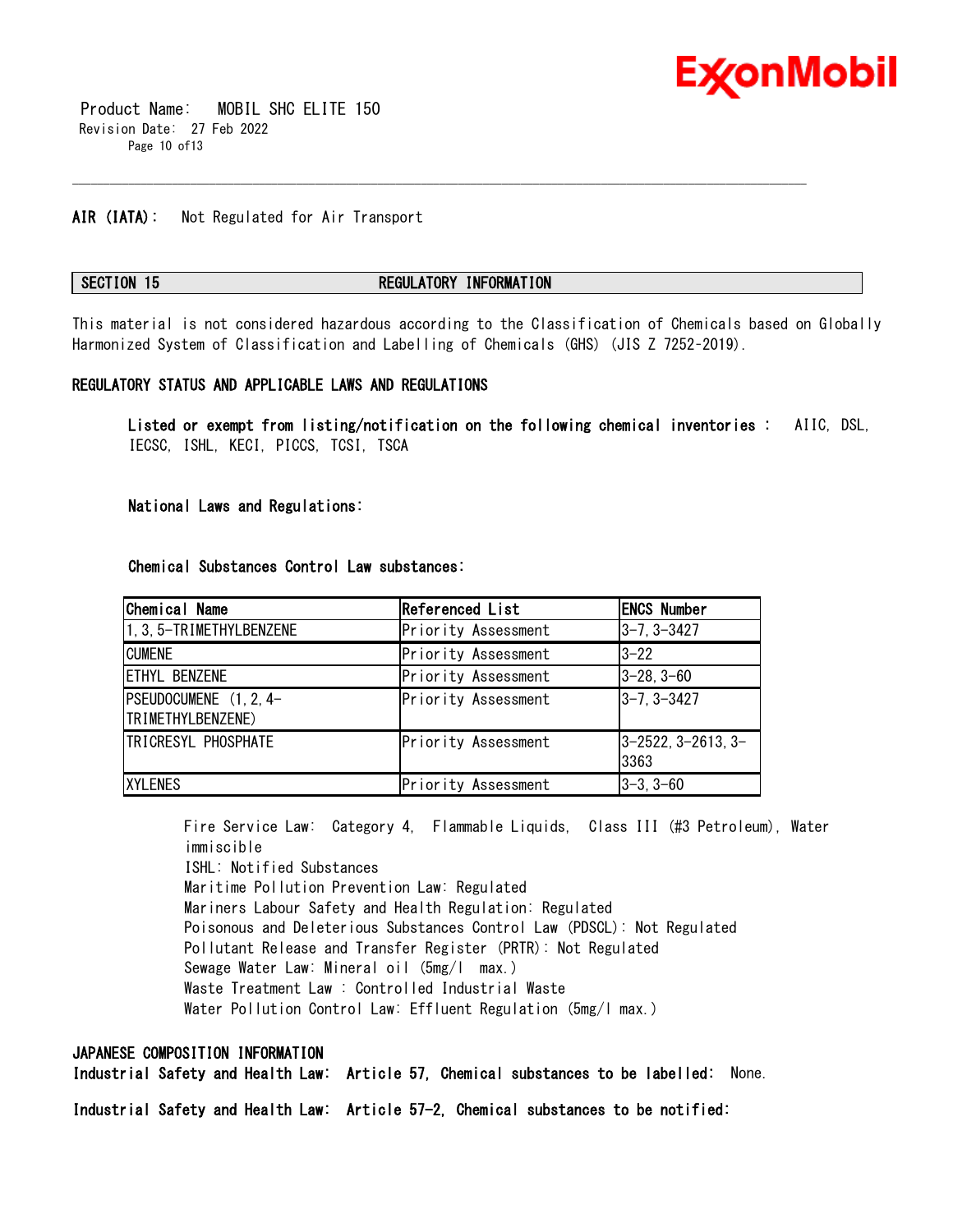

 Product Name: MOBIL SHC ELITE 150 Revision Date: 27 Feb 2022 Page 11 of 13

| <b>Name</b>                  | --<br>וו וחז<br>. .<br>Number<br><b>Inance</b> | $\sqrt{2}$<br>ווטו |
|------------------------------|------------------------------------------------|--------------------|
| $\sim$ $ \sim$ $-$<br>ROSENL | 380                                            | U.<br>%weıght      |

**ISHL Enforcement Order, Table 3-1, Manufacturing Permit Chemical Substances:** None.

**PRTR Class 1 Designated Chemical Substances:** None.

**PRTR Class 2 Designated Chemical Substances:** None.

**PDSCL Chemical Substances:** None.

**SECTION 16 OTHER INFORMATION**

**SOURCE OF REFERENCE MATERIAL:** Sources of information used in preparing this SDS included one or more of the following: results from in house or supplier toxicology studies, CONCAWE Product Dossiers, publications from other trade associations, such as the EU Hydrocarbon Solvents REACH Consortium, U.S. HPV Program Robust Summaries, the EU IUCLID Data Base, U.S. NTP publications, and other sources, as appropriate.

# **N/D = Not determined, N/A = Not applicable**

**KEY TO THE H-CODES CONTAINED IN SECTION 3 OF THIS DOCUMENT (for information only):** H304: May be fatal if swallowed and enters airways; Aspiration, Cat 1 H400: Very toxic to aquatic life; Acute Env Tox, Cat 1 H410: Very toxic to aquatic life with long lasting effects; Chronic Env Tox, Cat 1 H411: Toxic to aquatic life with long lasting effects; Chronic Env Tox, Cat 2 H413: May cause long lasting harmful effects to aquatic life; Chronic Env Tox, Cat 4

THIS SAFETY DATA SHEET CONTAINS THE FOLLOWING REVISIONS:

Composition: Component Table information was modified. Section 01: Company Mailing Address information was deleted. Section 01: Company Mailing Address information was modified. Section 08: Exposure Limits Table information was modified. Section 09: Decomposition Temp C(F) information was added. Section 09: Decomposition Temp C(F) information was deleted. Section 09: Flammability (Solid, Gas) information was deleted. Section 09: Flammability information was added. Section 09: Flammable Limits - LEL information was added. Section 09: Flammable Limits - UEL information was added. Section 09: Japan Flash Point C(F) information was modified. Section 09: Particle Characteristics information was added. Section 09: Particle Range information was added. Section 09: Physical State information was deleted. Section 09: Pour Point C(F) information was modified. Section 09: Vapor Pressure information was added.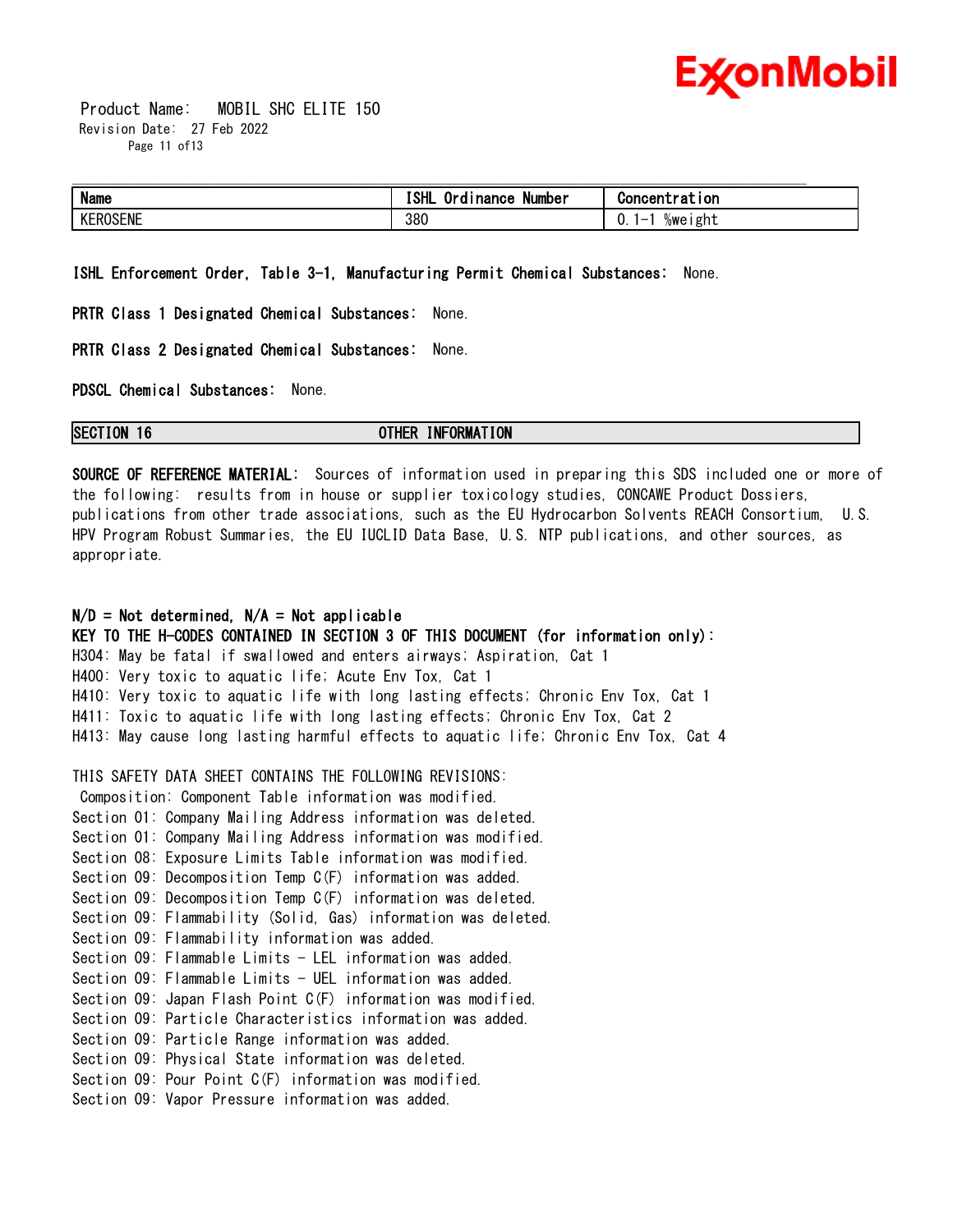# Ex⁄onMobil

 Product Name: MOBIL SHC ELITE 150 Revision Date: 27 Feb 2022 Page 12 of 13

Section 09: Viscosity information was modified. Section 10: Reactivity information was added. Section 11: Aspiration Conclusion information was added. Section 11: Aspiration Test Data information was added. Section 11: Carcinogen Conclusion information was added. Section 11: Carcinogen Test Comment information was added. Section 11: Carcinogen Test Data information was added. Section 11: Dermal Irritation Test Data information was added. Section 11: Dermal Irritation Test Data information was deleted. Section 11: Dermal Lethality Test Data information was added. Section 11: Dermal Lethality Test Data information was deleted. Section 11: Eye Irritation Test Data information was added. Section 11: Eye Irritation Test Data information was deleted. Section 11: Inhalation Lethality Test Data information was added. Section 11: Inhalation Lethality Test Data information was deleted. Section 11: Lactation Conclusion information was added. Section 11: Lactation Test Data information was added. Section 11: Mutagen Conclusion information was added. Section 11: Mutagen Test Comment information was added. Section 11: Mutagen Test Data information was added. Section 11: Oral Lethality Test Data information was added. Section 11: Oral Lethality Test Data information was deleted. Section 11: Other Health Effects information was added. Section 11: Reproductive Conclusion information was added. Section 11: Reproductive Test Comment information was added. Section 11: Reproductive Test Data information was added. Section 11: Respiratory Sensitization Conclusion information was added. Section 11: Respiratory Sensitization Test Data information was added. Section 11: Skin Sensitization Conclusion information was added. Section 11: Skin Sensitization Test Comment information was added. Section 11: Skin Sensitization Test Data information was added. Section 11: Target Organ Toxicity - Repeat Conclusion information was added. Section 11: Target Organ Toxicity - Repeat Test Comment information was added. Section 11: Target Organ Toxicity - Repeat Test Data information was added. Section 11: Target Organ Toxicity - Single Conclusion information was added. Section 11: Target Organ Toxicity - Single Test Data information was added. Section 12: Ecological Information - Bioaccumulation information was added. Section 12: Ecological Information - Persistence and Degradability information was added. Section 12: information was modified. Section 15: CSCL Chemicals from Specified, Monitoring and PAC Chemical Substance lists information was modified. Section 15: Japan Hazard Statement information was modified. Section 15: National Chemical Inventory Listing information was modified. Section 15: Special Cases Table information was deleted. Section 16: HCode Key information was modified.

\_\_\_\_\_\_\_\_\_\_\_\_\_\_\_\_\_\_\_\_\_\_\_\_\_\_\_\_\_\_\_\_\_\_\_\_\_\_\_\_\_\_\_\_\_\_\_\_\_\_\_\_\_\_\_\_\_\_\_\_\_\_\_\_\_\_\_\_\_\_\_\_\_\_\_\_\_\_\_\_\_\_\_\_\_\_\_\_\_\_\_\_\_\_\_\_\_\_\_\_\_\_\_\_\_\_\_\_\_\_\_\_\_\_\_\_\_\_